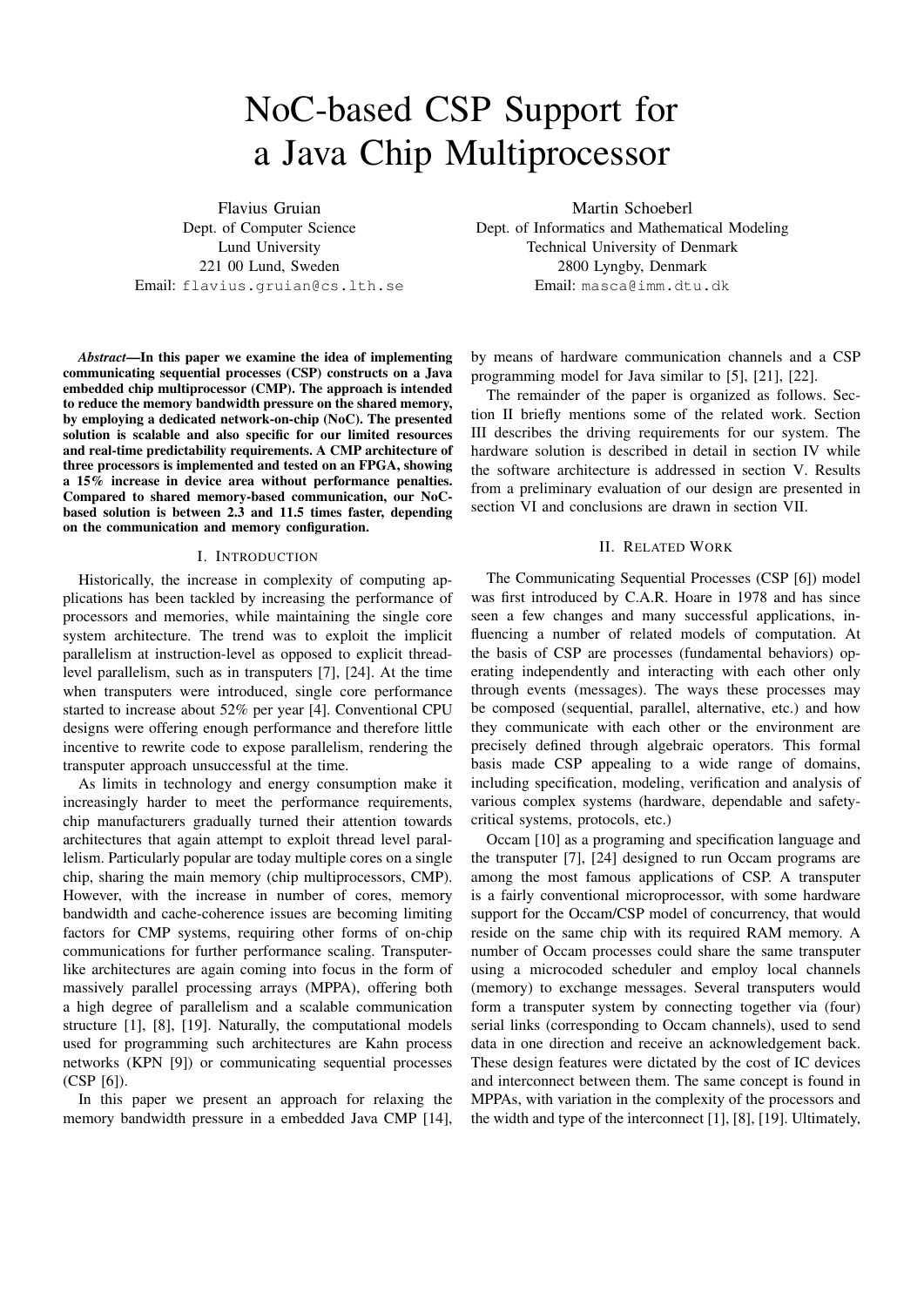the intention is to achieve a high degree of parallelism at thread level and a scalable architecture.

With the advent of Java as a programming environment and building upon the success of the CSP formalism, a number of Java libraries supporting the CSP semantics have been developed. Among these, Communicating Sequential Processes for Java (JCSP, [22]) and Communicating Threads in Java (CTJ, [5]) appear to be the most mature. JCSP and CTJ co-evolved and have many similarities, providing a full range of CSP constructs, with JCSP focusing on general concurrent programming and CTJ offering support for realtime systems [20]. In both approaches channels are supported on shared memory or by explicitly extending classes for embedded to communication hardware. JCSP does provide a networking package (JCSP.net), intended for communication between different JVMs, but this seems to have a rather high communication overhead in terms of number of threads and delay [2]. Our intention is to learn from all these approaches, instead of competing with them, and gather the best features for our system, as we detail next.

## III. CSP FOR A JAVA CMP

The Java chip multiprocessor [13], [14] we focus our attention on is designed for embedded systems, contains a number of processors sharing a global memory, and is intended for FPGA platforms. The processors are of JOP type, which is an implementation of the Java virtual machine in hardware [17]. The main design constraint of JOP is timepredictable execution of Java bytecode. Therefore, it is an easy target for worst-case execution time analysis [3], [18].

To keep this CMP system time-predictable, the access to the shared main memory is controlled by a TDMA-based arbiter. The static schedule of the TDMA arbiter has been integrated into the low-level timing model of JOP in the WCET analysis tool WCA [18], thus WCET analysis is possible even for a JOP-based CMP system. Nevertheless, the communication between threads is carried out through the shared memory. Naturally, for systems with more than two processors, the arbitration for shared memory accesses is increasing, and leads to a bottleneck in execution.

Our solution is to employ a dedicated communication structure between processors, along with fast local memories, and a CSP programming approach in order to relax the memory bandwidth pressure. A number of restrictions and limitations made us to adopt our own communication hardware and software solutions instead of using existing ones.

First, non-local CSP channels should map to dedicated hardware, as in transputers, instead of shared memory as in JCSP and CTJ. These hardware links should be efficient, parallel rather than serial, and at the same time shared between different CSP channels. The structure should be scalable and easily accommodate a larger number (tens) of processors, with minimal overhead due to limited resources available in embedded systems. Second, the software support should also be efficient, keeping the threads and context switches to a minimum. Furthermore, the processors use Java, thus

approaches that compile Java to native calls to specific kernels (i.e. [11]) are not applicable. Also, using channels should be transparent, regardless of where the communication processes are located (same processor, different processors on the same chip or different chips). Third, maintaining the real-time characteristics of the system is an important aspect, calling for predictable hardware and software behavior.

## IV. HARDWARE SUPPORT FOR CSP

It is of course possible to implement CSP channels via shared memory, but that would undermine our primary goal of relaxing the memory bandwidth pressure in our CMP system. Avoiding shared memory entirely, transputers and MPPAs employ mainly point-to-point links to exchange data between neighbor processors, complemented by a global network. Typically in such architectures point-to-point links map one-toone to CSP channels, thus links are exclusively used by single processes. This limits the mapping of processes to processors and may lead to underutilized hardware resources, making such approaches desirable mainly for streaming applications, with regular flow of data. For embedded systems with limited resources and lower requirements in performance, a balanced solution is possible.

### *A. A TDMA network*

In our case, we decided adopt a ring network-on-chip (NoC), that can accommodate several virtual CSP channels on a single physical connection, in a Time Division Multiple Access (TDMA) manner. This concept is similar to the proposed time-triggered NoC [16]. Compared to the TT-NoC, we have further simplified the scheduling of the packets. Each sender has a unique send slot, thus no scheduling tables are needed. A more detailed description follows.

The network itself is composed of a ring of N registers for N nodes. An example of such a simple NoC for four JOP nodes is shown in Figure 1. The registers shift every clock cycle.<sup>1</sup> Every Nth clock, the information repeats – unless modified by the nodes. Each node has allocated a single slot (clock) where it can send data to any of the other nodes. Each slot carries its own identifier and a packet with the destination identifier, a packet type (NIL, DATA, EOD, ACK), and a load of one word. Slot identifiers are constant and cannot be overwritten, while the packet contents vary.

Messages can be composed of several packets, each packet being acknowledged on individual basis. For example, suppose node P needs to send M words to node R. P will be able to send DATA packet every Nth clock, once its slot comes around. When R realizes that itself is the destination from slot P, R starts receiving information (paying attention only to P slots) until a special EOD – end of data – word is received. EOD type packets may contain data (in case M=1). For every received word, R alters the content of slot P to an ACK. Notice that R can write in slot P, but only acknowledgement packets (ACK). When the ACK reaches back to P (P listens to P slots

<sup>&</sup>lt;sup>1</sup>An efficient solution would be to shift only when communication needs to be carried out, which is one of the planned future developments.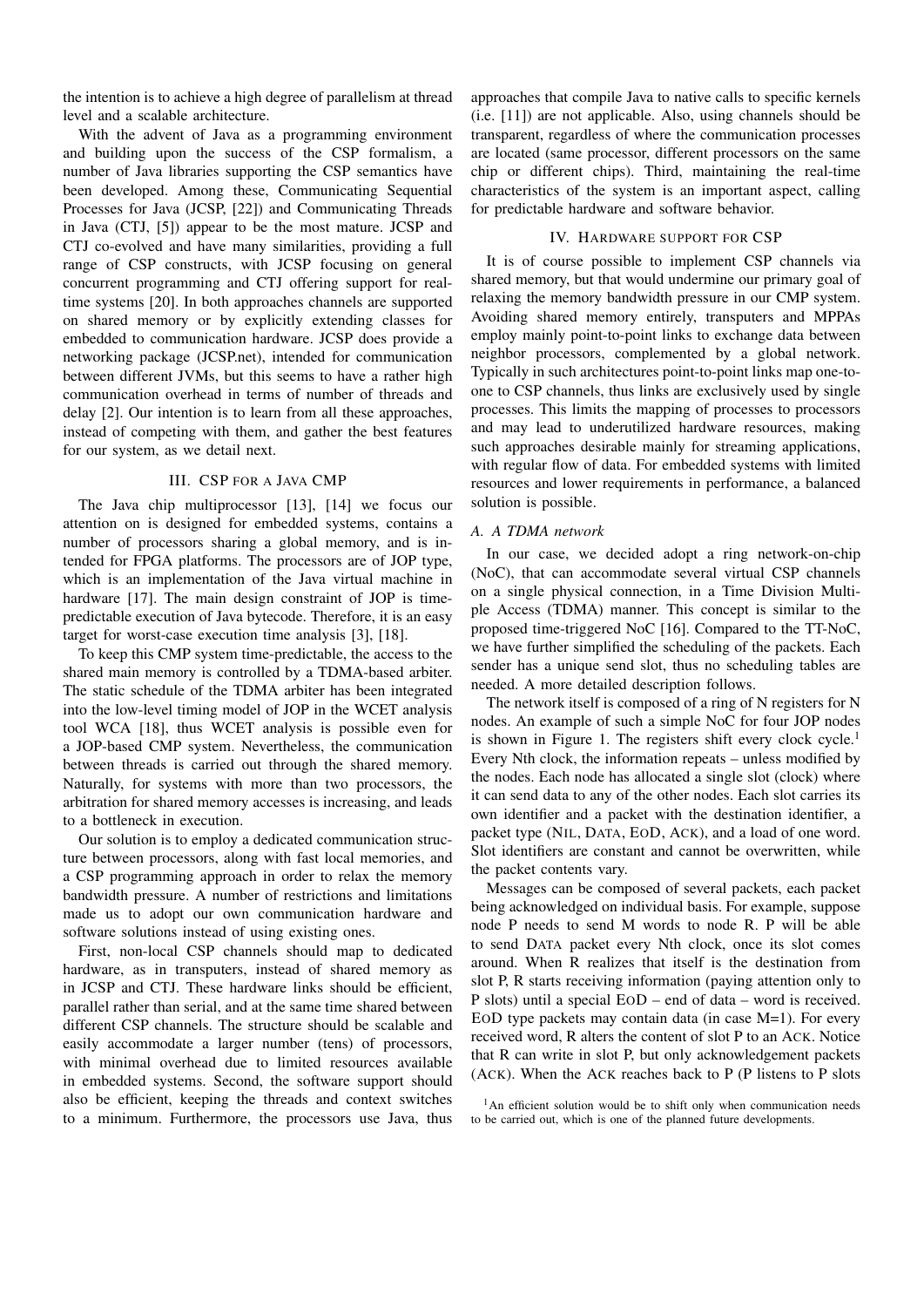

Fig. 1. A ring NoC with four simple routers.

when sending data), P is ready to send the next word in the message. If P detects that the packet is not an ACK, it simply lets it spin. If P detects an ACK to its last packet, it fills frame P with a NIL packet. Whenever a node has nothing to send, it fills its own slot with a NIL packet. If a receiving R detects an ACK packet in the P slot, it simply lets it spin. In fact, in all other situations than acknowledging a new packet, R leaves the packets go through unmodified.

Note that each node can use only its own slot to send data (DATA, EOD). Destination nodes use the source node slot to send the ACK. As the mapping of slots to nodes is one-to-one, and each packet needs an ACK, there is no need for sequence numbers.

A block diagram of a simple router implementing this protocol is depicted in Figure 2. Routers can handle the network communication independently, exchanging data with a JOP processor whenever needed, through a SimpCon interface [15]. If buffers are full/empty in the destination/source, the packets spin around unmodified until buffer space/data becomes available. In addition, sources can be selectively listened to, by masking specific slots in a special bit map (*rcv mask*), being transparent to all other nodes.

These routers were designed for simplicity and speed, to allow fast message exchange between processors. Their intended use is in a single ring configuration, but more complex configurations can be formed. In particular, every JOP node could use two routers, one for a horizontal and the other for a vertical ring, forming a mesh configuration. More irregular configurations are also possible, allowing rings of any number of nodes. Nevertheless, for configurations with more than one ring, some of the nodes may not be directly connected, requiring more complex software or efficient mapping of processes to nodes.

## *B. SPM for local buffers*

Employing hardware channels to send messages between processors would be useless if the messages end up in the shared memory anyway. Our idea is to use fast scratch-pad memories (SPM), local to each JOP and mapped to RTSJ style scoped memories [23], to act as buffers for receiving



Fig. 2. A simplified block diagram of our NoC router.

and sending channel messages. Future versions may include the SPM directly inside the routers, and avoid the data going through the FIFOs, but for now the processor is required to transfer the data from/to the necessary SPM locations into/from the routers.

## *C. Network software interface*

A NoC router is connected to a JOP node through a SimpCon interface [15], thus its registers are memory mapped. Communication with the router is achieved through four addresses that can be read or written. Read addresses have the following meaning:

- 00 *StatusReg*: Uses the lower 16 bits. The lower byte is the node address (set at synthesis). The upper byte contains flags describing the busy state of the router, EOD seen flag, and the send/receive FIFOs full/empty status. These depend only on the FIFO size, not the message size. Default FIFOs are of size two.
- 01 *SndRdyReg*: Describes the status of the slots. A "1" in position K means the slot used by node K contains data. Through this, multiple channels can be monitored at once, offering support for *Occam*-like ALT and PRI ALT.
- 10 *RcvSourceReg*: The source address for this message.
- 11 *RcvDataReg*: Next word from the message. Blocks if the receive FIFO is empty. To check the status use the StatusReg, for non blocking operations.

Write addresses have the following meaning:

- 00 *RcvMaskReset*: Resets EoD, the receive FIFO and specifies the mask for the slots to receive from. The meaning of this mask is similar to *SndRdyReg*. A "0" on position K allows messages from node K to be received, while a "1" masks it.
- 01 *SndCntReg*: Use to specify the number of words in the message. Clears the send FIFO. Sending starts automatically after this.
- 10 *SndDestReg*: Use to specify destination node address.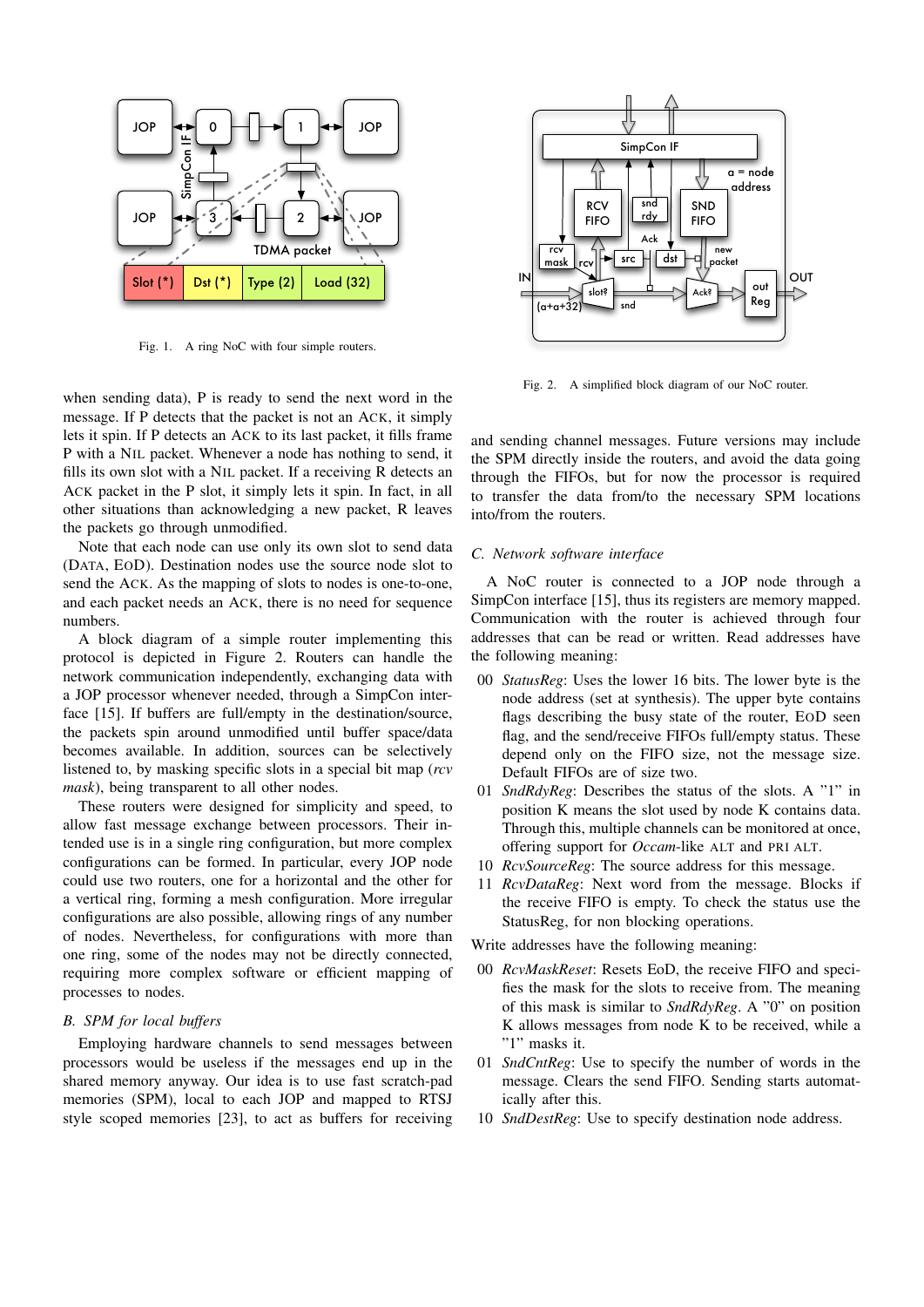11 *SndDataReg*: Use to send the next word in the message. Blocks if send FIFO is full. For non-blocking operations check the StatusReg.

Typically a reception can start at any time from any nonmasked source. Once the reception started, that source is followed until the EOD is received. The software has to keep reading data from the receive buffer until empty and the end of message flag is set. No new receptions may start unless the end of message flag is reset explicitly through software. To send a message, the destination must be provided first followed by the number of words in the message and then the content of the message. The software should monitor the send and receive buffer flags, to avoid attempts to write in a full send buffer or read from an empty receive buffer.

# V. SOFTWARE ARCHITECTURE

In hardware, sending a message between two nodes is acknowledged on word basis. This means that the sender and the receiver nodes do have a rendezvous in the CSP sense. Transputers and MPPAs in general require a rather restrictive mapping of processes and channels to processors and links. Among other restrictions, each link (often four for each node) are dedicated to one channel only. Using the same restriction for our architecture, a basic hardware network operation (one send or one receive) is enough to achieve the rendezvous behavior required by CSP. In fact, the sender and the receiver will be slightly out of phase (the receiver continues after an EoD packet, while the sender continues after the Ack to its EoD packet), by exactly K clock cycles, if there are K hops in between the receiver and sender (network distance).

# *A. Sharing processors and channels*

Our intention is to allow both several processes to share the same processor and several channels to share the same slot. This would allow more flexibility in mapping applications to our architecture. The real complications appear from channels in between different processes sharing the same slot. One idea would be to block any other outgoing communications as soon as a task needs to send (receive), until the other end is ready to receive (send), so as to achieve true CSP rendezvous. It is essential to realize that the sender and receiver of the same channel must be selected for execution on the communicating nodes. Note that it is very possible that the sender (receiver) may block other processes from using the NoC for an indeterminate amount of time. This may lead to deadlocks or inefficient execution at best.

Another way, which we adopt herein, is to receive any incoming messages in a system task, but have the individual receiver acknowledge them explicitly through a message back to the sender (as depicted in Figure 3). Senders in their turn, must await and receive this acknowledge. The physical medium is in this case not occupied waiting for a receiver to start receiving, allowing several virtual channels to communicate at the same time, in any order. The drawback is the need for the additional acknowledgement at message level. The rendezvous behavior is kept, while also allowing for better concurrency.

## *B. Implementation details*

We have written a CSP Java library that implements channel communication as described above. It allows for different types of channels (local, NoC, and stream), and provides the same interface to all. Local channels are supposed to be used by processes running on the same processor. NoC channels are supported through the NoC hardware, as a means of communication between processors on the same chip. Stream channels use the standard Java *DataStream* classes to implement CSP channels and is intended for off chip communication, such as TCP/IP or RS232. Regardless of the type, all the received messages are handled by the same message queue, which is a shared resource between all the processes and the system tasks listening to communication media (i.e. the NoC Listener in Figure 3).

Since channels are now bi-directional (the ACK message needs to get back to the sender<sup>2</sup>), we assign a unique identifier to each channel end. Messages going through the channels are carrying the destination end identifier with them, so that they can be found in the common message queue. Setting up a channel requires creating two ends, one used to send (receive) the actual message and the other used to receive (send) the acknowledgement. Ends must be of appropriate type, depending on where the processes are located relative to each other.

An illustrative example of four processes executing on three processors, communicating through four channels of various types is shown in Figure 4. Channel 1 is a local channel, channels 2 and 3 are NoC mapped channels, while channel 4 is a stream channel. The red numbers represent the channel end identifiers.

Using Java threads as CSP processes is an obvious choice that we also adopt at this stage in our approach. In particular, on each processor in a CSP system, there is one Java thread per CSP process along with one listener thread for each shared communication media (one NoC listener, plus one listener per stream). Local channels do not require listeners. Compare this to JCSP networking, which requires more than six processes/threads [2] per channel.

#### *C. Further development*

The CSP library developed for JOP CMP is rather limited at this point, focusing on providing basic functionality. The intention is to make this more complete, to offer more support to the programmer. Typed channels are easy to introduce, by employing Java serialisation or a JDO-like persistence [12], over the existing channels. CSP constructs similar to the *Occam* ALT, PRI ALT, PAR, PRI PAR, although possible through regular Java constructs, will be added for better support.

Channel creation at this point requires exact knowledge of the location and type of channels. Additionally, processes are explicitly bound to processors by the programmer, just as in transputer and MPPA programming approaches. Our

<sup>&</sup>lt;sup>2</sup>In fact the ACK message does not have to get back to the sender through the same medium, but it makes sense to do so.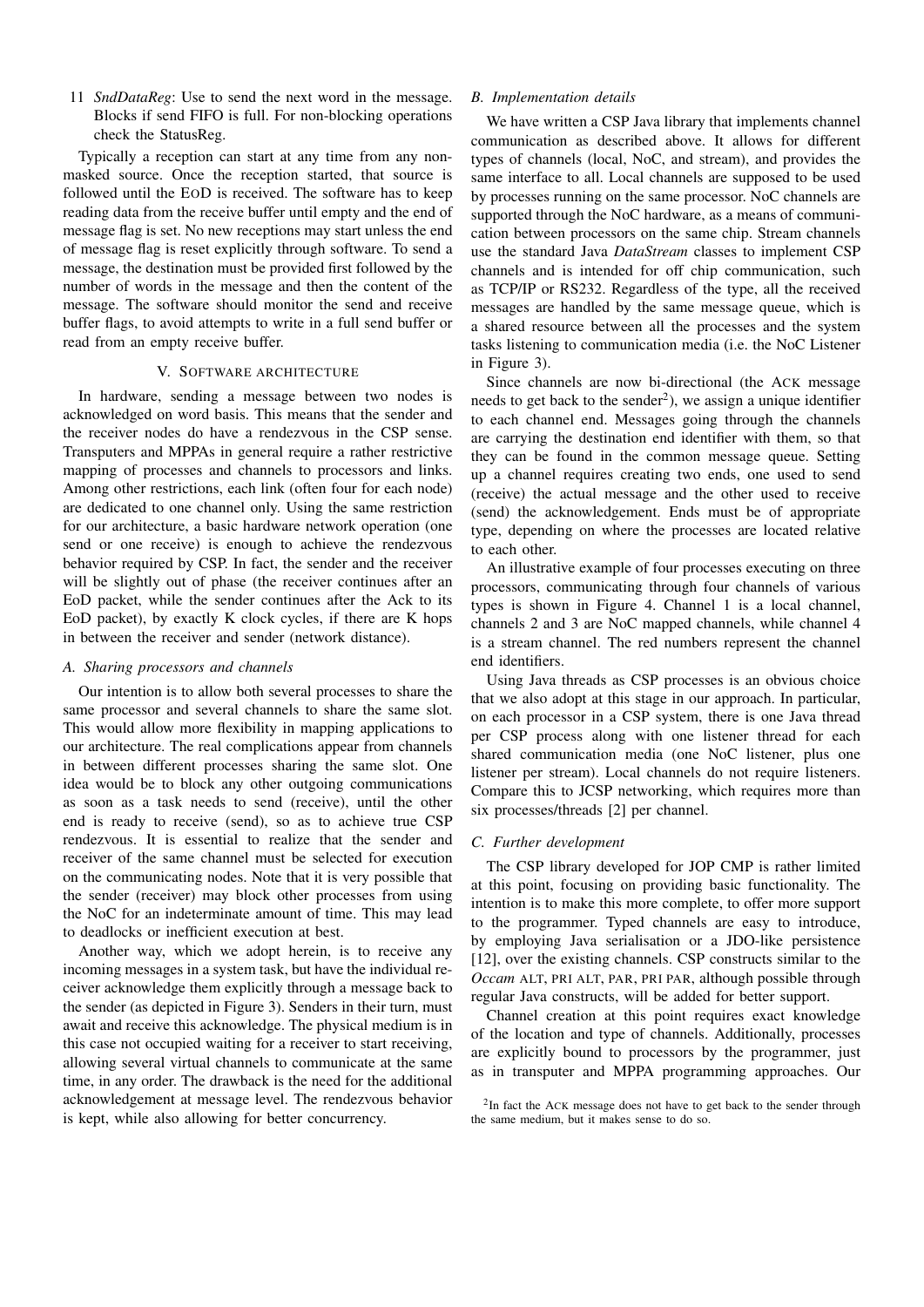

Fig. 3. Sequence diagram for rendezvous with an explicit Ack message



Fig. 4. An example of four CSP processes running on three processors, communicating through four channels of various types. The dashed lines represent the Ack message path.

intention is to build a source pre-processor, that can merge processes, optimize the process to processor mapping and channel assignment, generating code that uses the CSP library.

# VI. EVALUATION

The TDMA routers and NoC have been implemented in VHDL and tested separately before integrating them with the CMP. The critical path delay was kept under the delay in the JOP critical path, and synthesis results for full systems show no performance penalty in terms of clock speed.

A CMP version with three JOP cores was synthesized and tested on Altera Cyclone (EP1C12) and Digilent Nexys2 (XC3S1200) FPGA boards. Table I shows the resource consumption of the individual elements. The TDMA-based NoC for three cores consumes less than a single processor core. However, relative to the whole design the resource consumption is a moderate 15%.

The performance of the CSP exchange via the NoC was compared with data exchange via the shared heap on the three JOP core configuration. On both of the boards used, the NoCbased communication is considerably faster than the shared

TABLE I RESOURCE CONSUMPTION OF A THREE CORE CMP SYSTEM WITH THE PROPOSED NOC INTERCONNECT

| Module           | Logic   | Memory   |
|------------------|---------|----------|
| Core 0           | 2146 LC | 49 KBit  |
| I/O <sub>0</sub> | 375 LC  | $0$ KBit |
| Core 1           | 2170 LC | 49 KBit  |
| I/O <sub>1</sub> | 354 LC  | $0$ KBit |
| Core 2           | 2162 LC | 49 KBit  |
| I/O <sub>2</sub> | 412 LC  | $0$ KBit |
| Arbiter          | 404 LC  | $0$ KBit |
| Memory interface | 101 LC  | $0$ KBit |
| <b>TDMA NoC</b>  | 1413 LC | $0$ KBit |
| Total            | 9542 LC | 147 KBit |

memory approach. For instance, on the Altera Cyclone board, communicating 100 words (1 word/packet) via NoC is 2.3 times faster than using the on-board fast SRAM memory. On the Digilent Nexys2 (with a slow pseudo SRAM-based main memory) the speed-up of the CSP communication is 3.8 for the same setup. This increases to 5.1 and 11.5 respectively, when long packets (100 words/packet) are used, since the header overhead is reduced. We also observed that the communication delay over the NoC scales linearly with the amount of data. Nevertheless, the current design is not yet optimized for high performance, and further improvements are expected.

High-level programming support is available through a Java library for channel communication (11 classes) that currently supports local, NoC, and stream type channels. The local and stream channels have been tested on standard JRE while the low level NoC operations were tested on the CMP system only. We are currently conducting more extensive experiments on CMPs of up to eight JOPs for determining the speed-up using NoC channels versus typical shared memory communication.